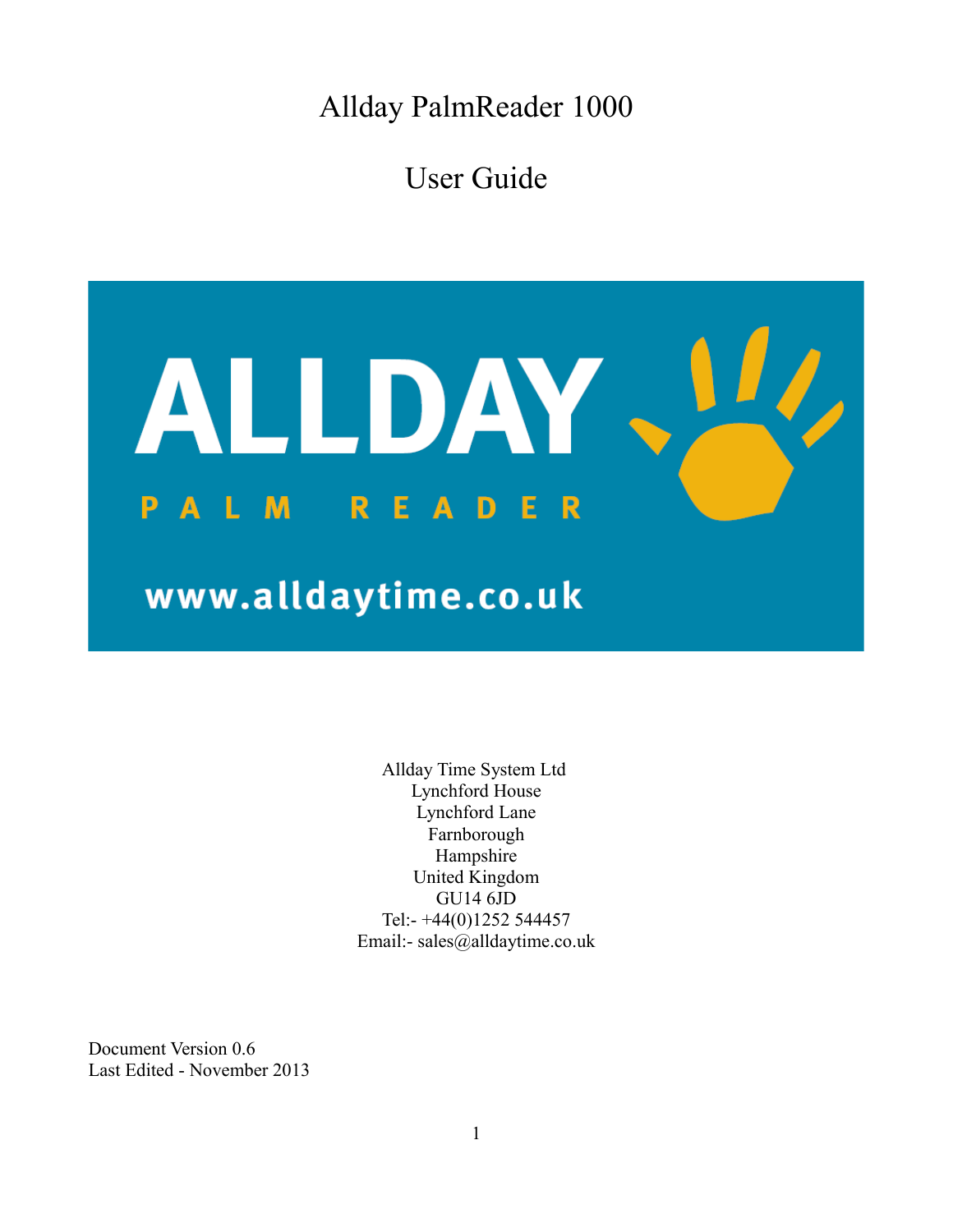# **Quick Index**

| Registering users on the terminal           | Page 3  |
|---------------------------------------------|---------|
| Registering a Super user on the terminal    | Page 6  |
| How to delete an employee from the terminal | Page 7  |
| <b>Using PalmReader for Door Access</b>     | Page 8  |
| <b>Keypad OneTouch Functions</b>            | Page 10 |
| <b>Using The System Menu</b>                | Page 13 |
| How to connect terminal to a Wifi network.  | Page 14 |

<span id="page-1-0"></span>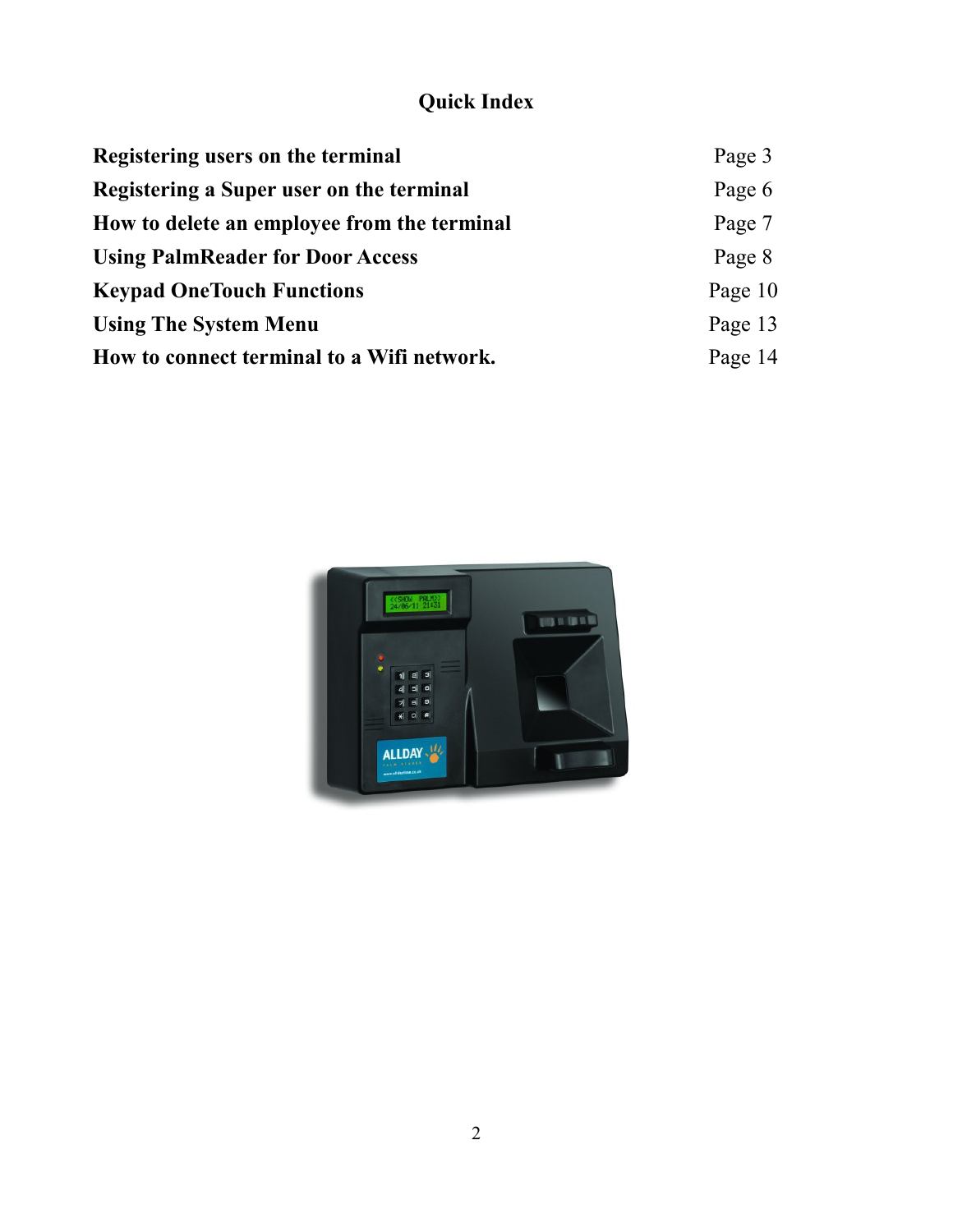### **Registering users and Super users on the terminal.**

The registration of a user or a Super User (SU) on the system can be done at any PalmReader terminal.

This process is very important to get right as the image that is registered during this process is used as a reference for future identification. For this reason it is important to explain the process fully to each new user explaining how to place the left and right hands and then the user is to be told to practice this for both hands until they feel comfortable with hand placement . The new user is to be told that they will be required to place and remove the left hand twice then place and remove the right hand twice.

This short education of the user will ensure that the user understands the process and will help to ensure that they accurately repeats the placement of the hand each time they come to use the terminal and will seriously lower the instance of bad reads.

If after the enrollment process a user is reporting that the PalmReader display often asks them to PLEASE TRY AGAIN or repeatedly they fail to be granted access then it is possible that the enrollment process should be repeated to get a better reference image for that user.

Note you may see the following on the PalmReader display during the enrollment process

- **TOO FAR** this means the hand is not close enough to the scanner to be read
- **TOO NEAR CAMERA** this means the hand or part of the hand is too close to the scanner. The user may be pressing too hard.
- **PLACE PROPERLY !** This means that the scanner has detected that the hand may not be straight or presented in a correct orientation.

### **Proceed as follows to register a standard user.**

1. Press and hold the # key on the keypad. The PalmReader display will change to

 **<<SHOW SU HAND>> NOW**

- 2. A previously registered Super User should now present either hand to the scanner.
- 3. If the Super User is successfully identified The display will show the following choices

**1.ENROLL 2.POWER 3.NET 4.CLOCK**

4. Select the 1 key on the keypad. The PalmReader display should change to

**1.Add Usr 2.Del 3.MakeSuperUser** 

5. Select the 1 key on the keypad. The PalmReader display should change to

**Staff#**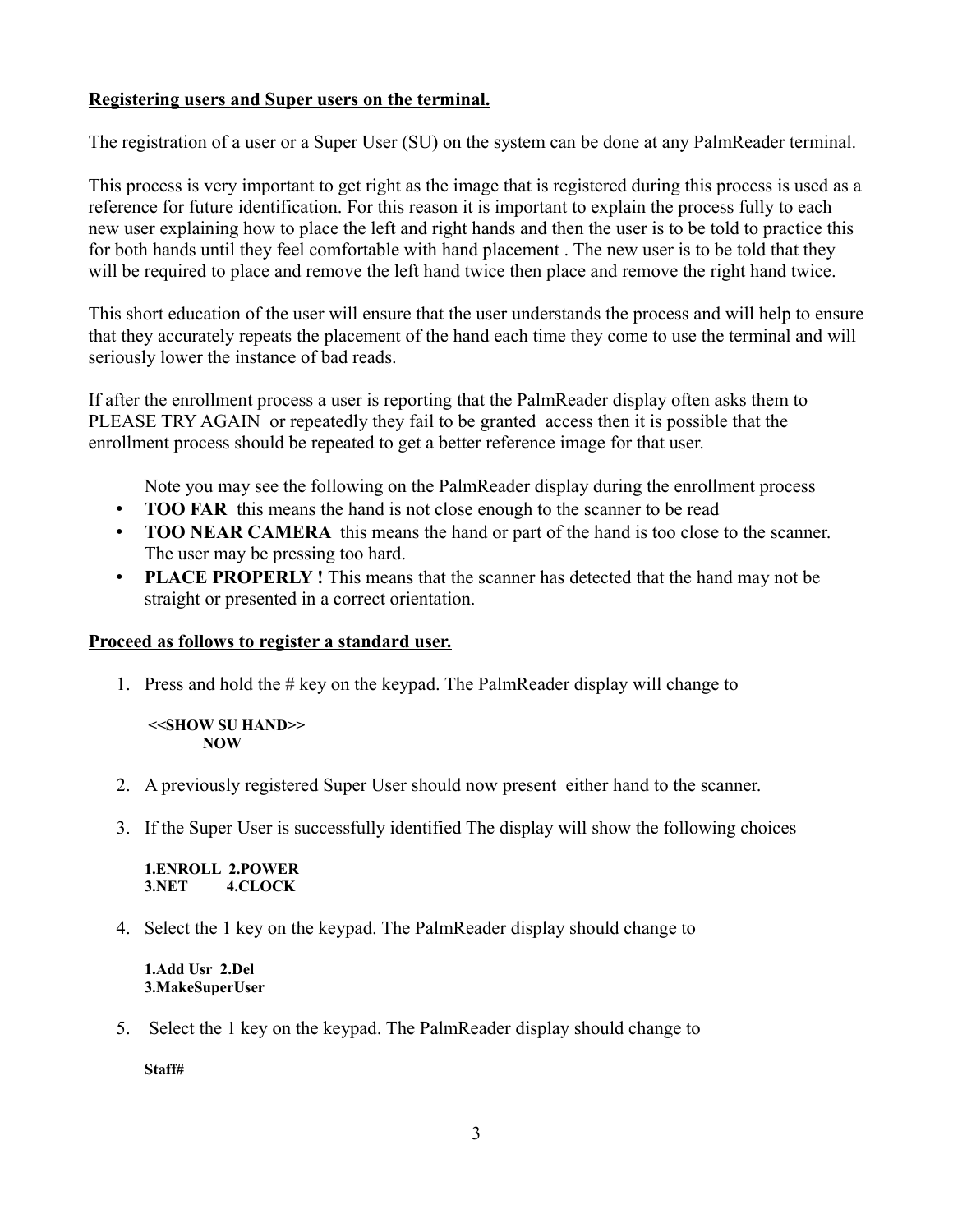6. Now key in the new users unique staff number followed by the  $# \text{key}$ . This number can be a 3 to 12 digit number in the range of 001-999999999999

For example user number 001 you should key in 001#

*( your site may be part of a multi site organisation so the actual available range you should use may be restricted. This should have been advised separately to you at time of installation and may be available from a separate reference source)*

7. The PalmReader display will change to

### **ENROLL LEFT PLACE YOUR HAND**

- 8. At this point the new user should place their left hand **as practiced** on the scanner
- 9. If the hand is placed correctly The PalmReader display will show the following series of screens

| <b>ENROLL LEFT</b> | <b>ENROLL LEFT</b> | <b>ENROLL LEFT</b>      |
|--------------------|--------------------|-------------------------|
| <b>DO NOT MOVE</b> | <b>SAVING DATA</b> | <b>REMOVE YOUR HAND</b> |

- 10. At this point the new user should remove their hand from the scanner
- 11. The PalmReader display will now show

#### **ENROLL LEFT PLACE YOUR HAND**

- 12. At this point the new user should again place their left hand **as practiced** on the scanner
- 13. If the hand is placed correctly The PalmReader display will show

| <b>ENROLL LEFT</b> | <b>ENROLL LEFT</b> | <b>ENROLL LEFT</b>      |
|--------------------|--------------------|-------------------------|
| <b>DO NOT MOVE</b> | <b>SAVING DATA</b> | <b>REMOVE YOUR HAND</b> |

14. Then the display will show

#### **ENROLL RIGHT PLACE YOUR HAND**

15. At this point the new user should place their right hand **as practiced** on the scanner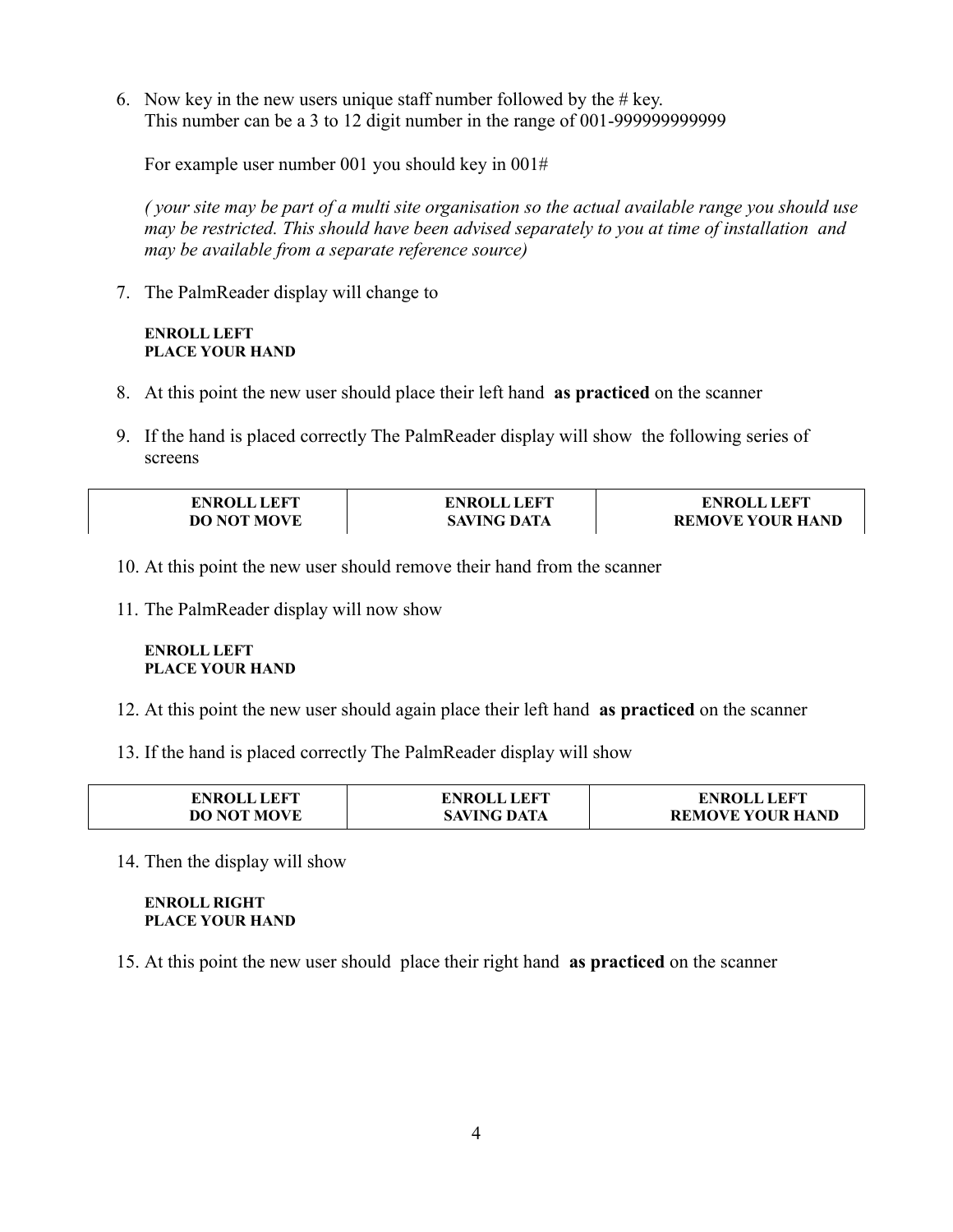16. If the hand is placed correctly The PalmReader display will show

| <b>ENROLL RIGHT</b> | <b>ENROLL RIGHT</b> | <b>ENROLL RIGHT</b>     |
|---------------------|---------------------|-------------------------|
| <b>DO NOT MOVE</b>  | <b>SAVING DATA</b>  | <b>REMOVE YOUR HAND</b> |

17. The new user should remove their hand from the scanner

18. The PalmReader display will now show

#### **ENROLL RIGHT PLACE YOUR HAND**

19. At this point the new user should again place their right hand **as practiced** on the scanner 20. If the hand is placed correctly The PalmReader display will show

| <b>ENROLL RIGHT</b> | <b>ENROLL RIGHT</b> | <b>ENROLL RIGHT</b>     |
|---------------------|---------------------|-------------------------|
| <b>DO NOT MOVE</b>  | <b>SAVING DATA</b>  | <b>REMOVE YOUR HAND</b> |

21. Then the display will show

#### **ENROLL COMPLETED**

- 22. The PalmReader display will now return to the main menu
- 23. To enroll further new users continue from item 4. above.
- 24. To exit the enrollment feature and return the PalmReader to normal operation select the \* key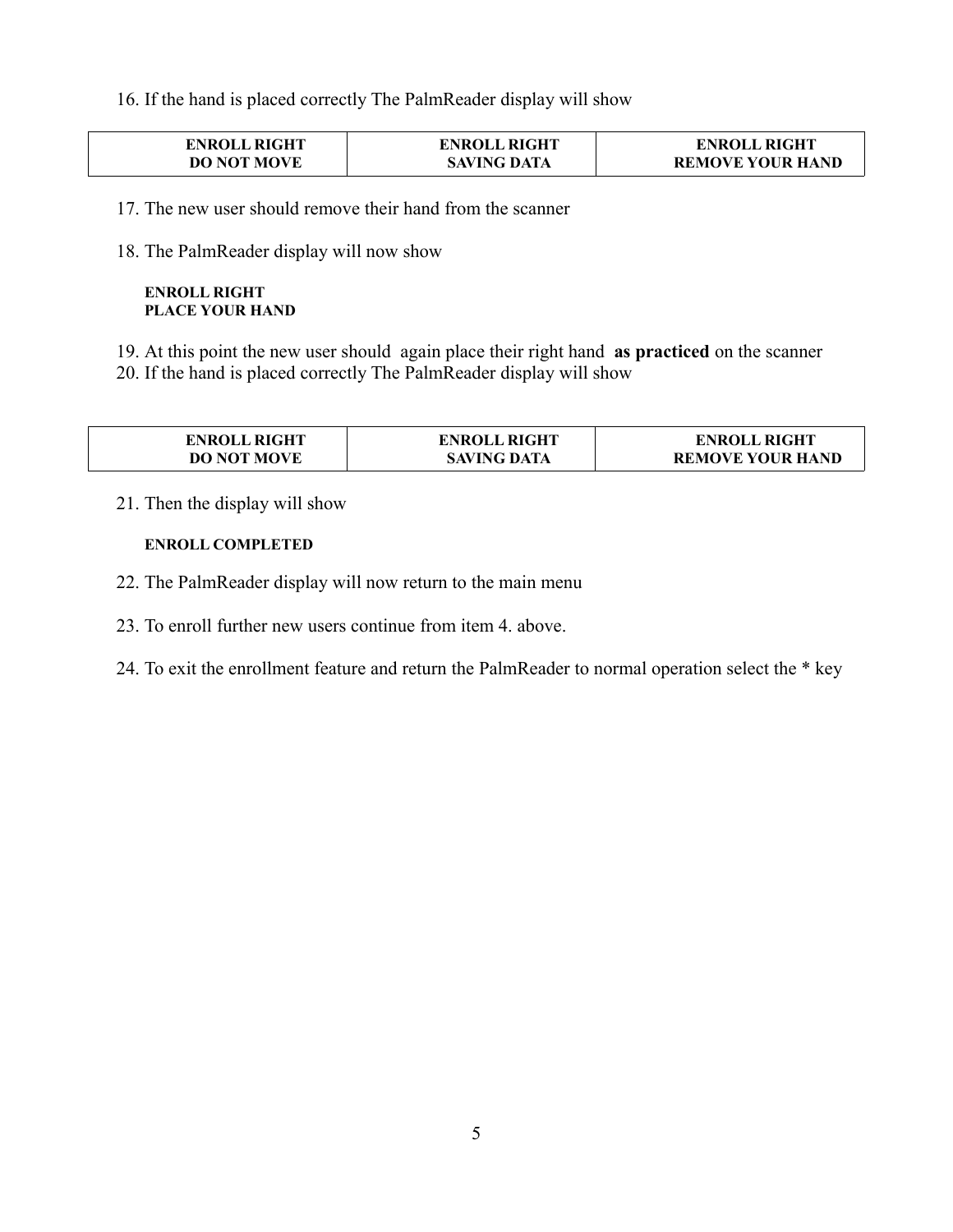### **Proceed as follows to register a Super User (SU)**

### METHOD 1

Register the user as above for a standard user but at point 5. above make sure you enter a Super User number as supplied to you by your installation engineer.

### METHOD 2

Register the user as above 1 to 24 for a standard user. Then do the following :-

25. Press and hold the # key on the keypad. The PalmReader display will change to

 **<<SHOW SU HAND>> NOW**

- 26. A previously registered Super User should now present either hand to the scanner.
- 27. If the Super User is successfully identified The display will show the following choices

**1.ENROLL 2.POWER 3.NET 4.CLOCK**

- 28. Select the 1 key on the keypad. The PalmReader display should change to **1.Add Usr 2.Del 3.MakeSuperUser**
- 29. Select the 3 key on the keypad. The PalmReader display should change to

**Staff#** 

30. Key in the new Super Users unique staff number followed by the # key. The display will change to show

**SU SET**

31. Leave the unit for a while and it will then return to top level menu. The user should now be a Super User and have full access to the system.

*Super Users are users of the system who as well as being able to use the terminal as normal have the authority and training to add other users to the terminal, by use of the # key and system menu.*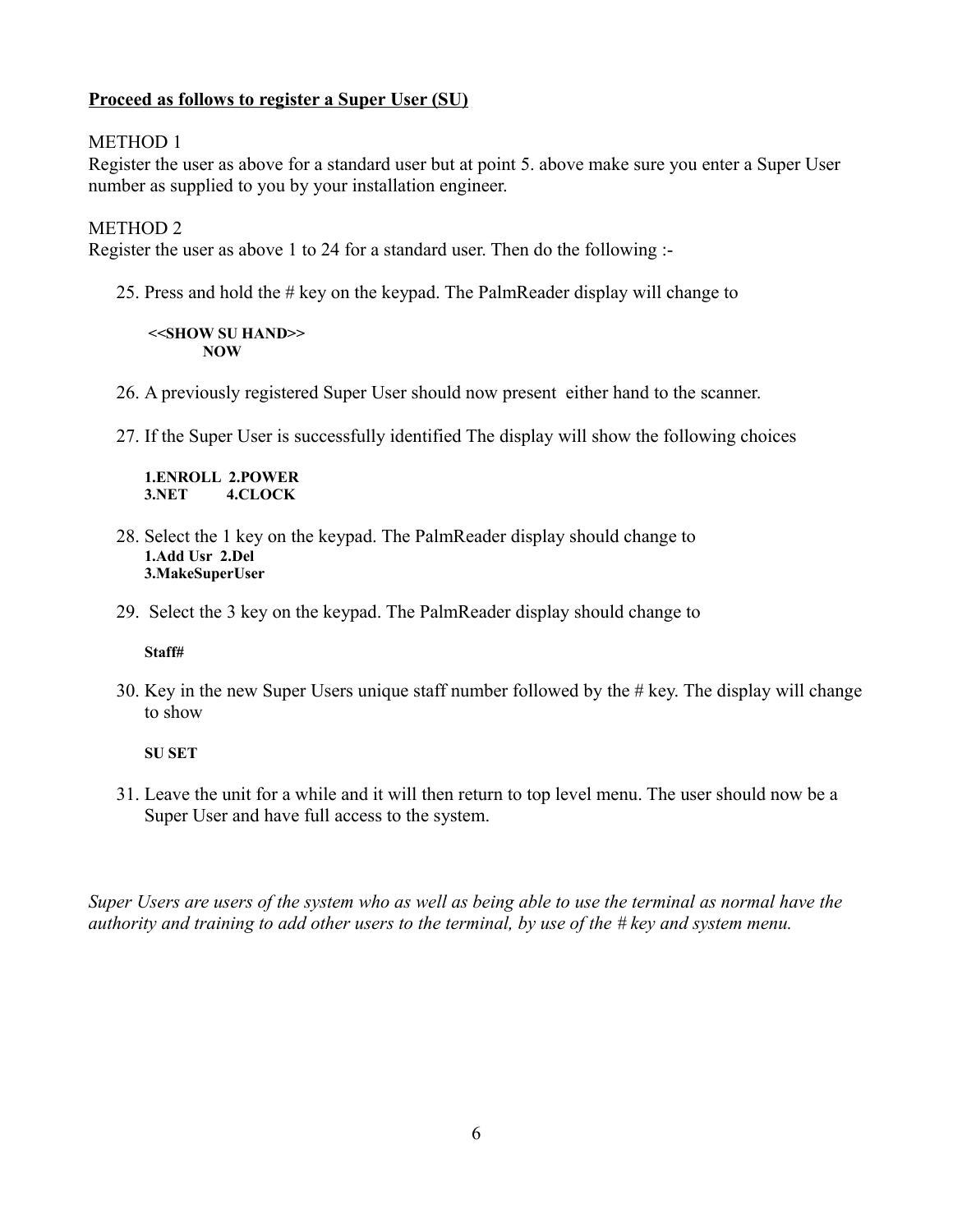# **Proceed as follows to delete an employee from the terminal**

Please note this action will not delete the employee palm record or templates from the software or other terminals in use.

32. Press and hold the # key on the keypad. The PalmReader display will change to

 **<<SHOW SU HAND>> NOW**

- 33. A previously registered Super User should now present either hand to the scanner.
- 34. If the Super User is successfully identified The display will show the following choices

**1.ENROLL 2.POWER 3.NET 4.CLOCK**

- 35. Select the 1 key on the keypad. The PalmReader display should change to **1.Add Usr 2.Del 3.MakeSuperUser**
- 36. Select the 2 key on the keypad. The PalmReader display should change to

### **Staff#**

37. Key in the Users unique staff number followed by the # key. The display will change to show

### **ENROLL ERASED**

38. Leave the unit for a while and it will then return to top level menu. The user should now removed from this terminal.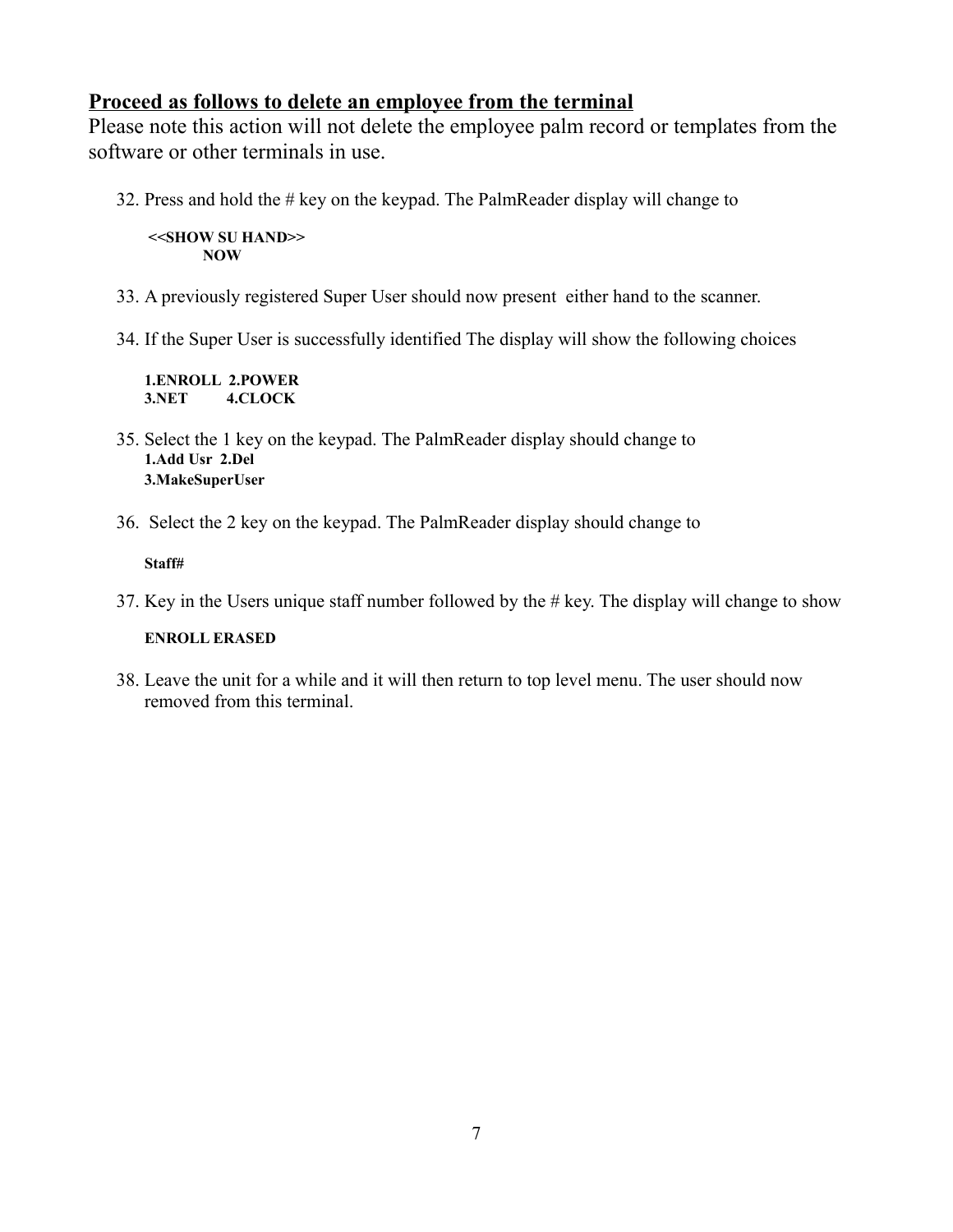# **Using PalmReader for Door Access**

The PalmReader can be used as a door access reader terminal. However the following points are to be noted.

- 1. The terminal will accept multiple access requests within the same minute from the same user. All of these records will be recorded.
- 2. A PalmReader terminal cannot operate a bell/sounder schedule while connected as a door controller.
- 3. If a Press to exit switch is used to trigger the terminal to open the door from the secure side to allow exit without the showing of the palm, the LCD display of the PalmReader will change to show **DOOR IS OPENED** when this switch is used.

### To gain Entry access through the controlled door

Simply open your palm and place your hand lightly on the finger and wrist guides. Make sure that your hand is placed so that the sensor camera is looking at the middle of your palm. Do not press down hard.



If the reading is successful, your staff number and possibly your name will appear on the LCD screen. If you are using an external separate reader unit you should see a green LED light up on the reader casing indicating the read was successful. Also the terminal will release the door for a few seconds so that you can gain entry.

If your reading is not successful you will see the message "**Please Try Again**" on the screen, you should try again by removing your hand and replacing it again with a view to improving the alignment of your hand. You should try to align your hand the same way you did when you first registered it on the system.

If using the external reader and you see no green LED indication within 5 seconds you should remove your hand from the unit and replace it again with a view to improving the alignment of your hand. You should try to align your hand the same way you did when you first registered it on the system.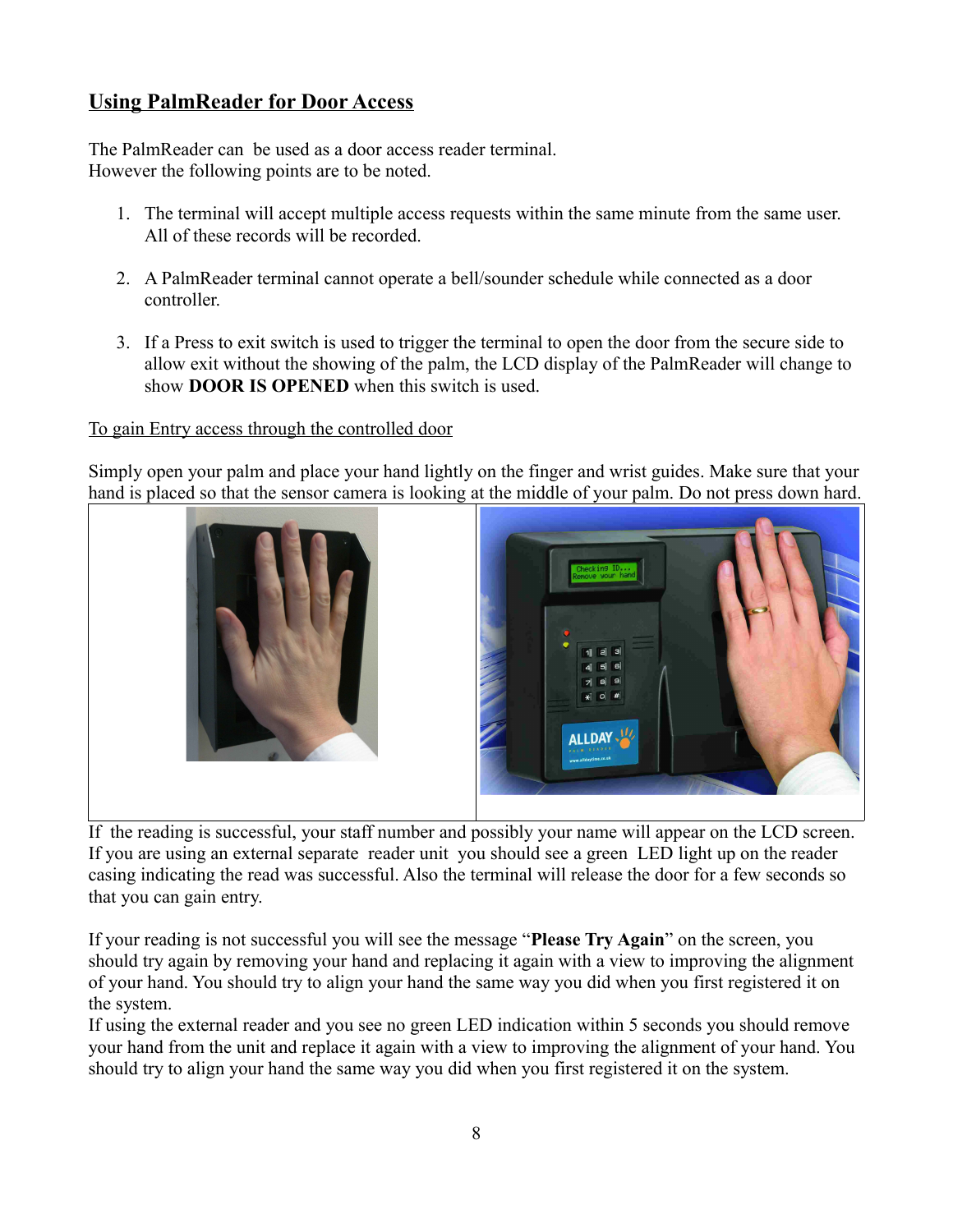If you cannot remember how you alined your hand when you first registered it on the system and repeatedly get the "Please Try Again " message or no green LED indication on an external reader you will need to re-register your palm in the system.

### To gain Exit through the controlled door

Several methods may be in use as listed below

- 1. If the door has an electric strike type of locking device then you may be able to simply use the door handle provided to gain exit.
- 2. If the door has a magnetic device holding the door shut then you may be provided with a Press to Exit switch that when pressed will for a few seconds allow the door to be opened. The PalmReader terminal screen will also display **DOOR IS OPENED** on its LCD display during these few seconds.
- 3. Alternatively you may have a second PalmReader terminal controlling exit through the door. If this is the case the method of exit will be the same as for the method of entry listed on previous page.

For Fire and emergency exit where no internal handle method is provided as item 1 above an emergency Break Glass to exit unit should be fitted. The Breaking of this glass on the front of the unit will allow the door to be freely opened at any time and so will not delay exiting staff in an emergency situation.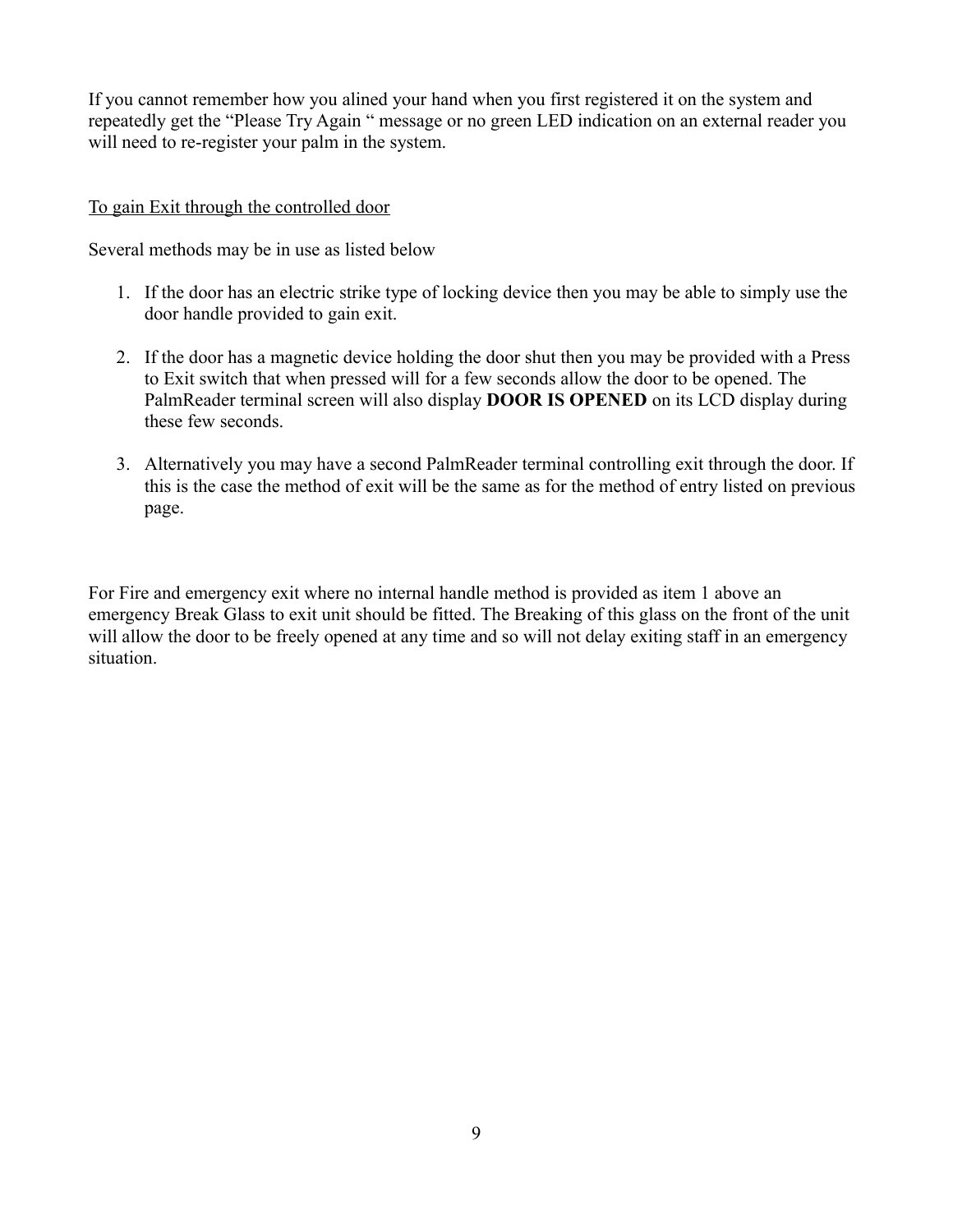# **Keypad OneTouch Functions**

The keypad of the PalmReader terminal can be used to access a variety of information and a limited set of functions. The available features and information are listed below.

# **Key 1.**

Press key 1 to obtain the terminals software and Firmware version numbers Display Line  $1 =$ The software version will be displayed as BIOTERM v1.67 or higher. Display Line  $2 =$  The firmware version will be displayed as BioClock v1.9.30 or higher. These numbers will change if your terminal is upgraded during routine servicing . And may be requested by your vendors support team.

# **Key 2.**

Press key 2 to obtain the number of users enrolled and active in the terminal. After about 1 second the number of active palms will be displayed on the LCD screen. If there are 50 active users, it will display 100 active palms, since each user has 2 palms.

# **Key 3.**

Press key 3 to obtain the Serial Number of your PalmReader terminal. Every terminal has a unique serial number that cannot be changed. This may be requested by your vendors support team.

### **Key 4.**

Press key 4 to manually and immediately re-synchronizes the LCD displayed time with the internal real time clock. This function is for testing purposes.

You do not need to use this function in normal usage.

# **Key 5.**

Press key 5 to "hard reset" the LCD display screen.

Use this function if the LCD screen gets corrupted or you see "japanese" characters on the LCD screen. Such corruption can sometimes happen with lightning strikes, power surges and static discharges from your finger to the LCD screen. (if you touch the screen.)

Pressing this key will force the LCD screen to shutdown and restart afresh. This process will take about 3 seconds. If after pressing this key and the display is still corrupted, you may need to switch off power to the terminal, wait 5 seconds and then switch back on again.

# **Key 6.**

Press key 6 to show the power status and input voltage. If your terminal is currently powered by AC Mains, it will display AC. If your terminal is currently powered by Battery, it will display BATT.

The LCD screen will also show the current voltage number supplied to the terminal. This number is not the actual voltage but can be used by a PalmReader technician to calculated the actual input voltage.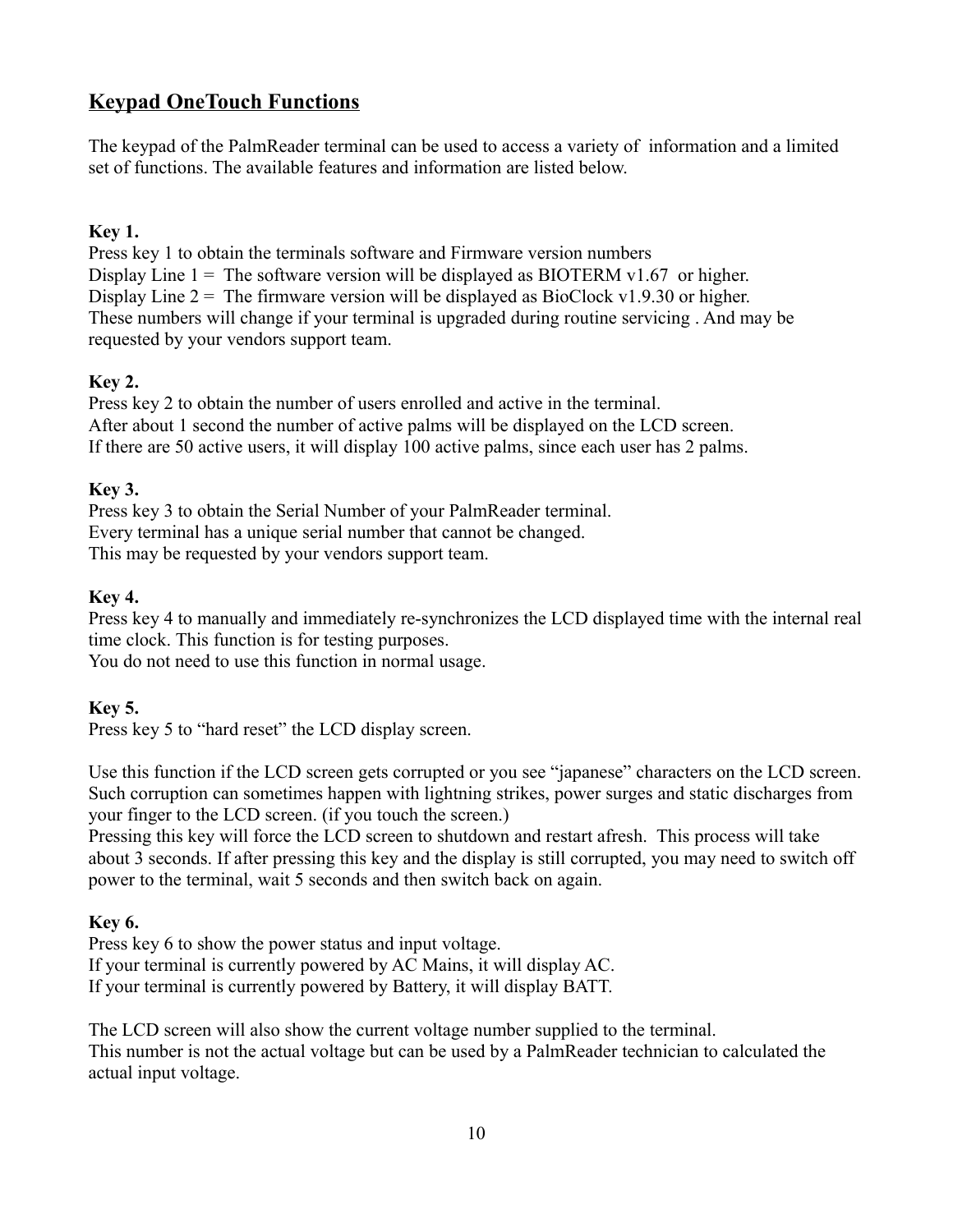# **Key 7.**

If the main processing board is not powered up ( as evidenced by the front Red Led not blinking ), pressing this key will immediately power up the main board and start the boot-up process. If the main processing board is running ( Red Led is blinking ) , pressing key 7 has no effect. However, holding down key 7 for 2 seconds will cause the PalmReader terminal software to restart. This "soft reset" will take about 9 seconds.

You can perform this "soft reset" if the terminal is not working properly or you feel you want a fresh start or after you have modified some configuration files.

If the PalmReader terminal is still not working properly after this "soft reset", you may want to restart the whole terminal. To restart the whole terminal, you need to access the System Menu. Or if this is not possible the power to the unit can be turned off but this should only be a last resort. As a restart will take several minutes to perform using this meathod.

# **Key 8.**

The larger the number of active users, the more time it will take on average to **identify** a person. For this reason an additional feature is provided with the use of **Key 8** which is recommended should there be in excess of 1000 palms on the unit, *a further option can be provided with the use of an RFID reader fitted within the terminal for which provides for fast identification with very large palm databases.*

This key is used for Limitation of the palm records to be searched against when employees use the terminal. By pressing key 8 then the first 3 digits of an employees staff number the terminal can quickly narrow the scope of the search from a possible 99,999 records to 100 and so significantly speed up the recognition process.

# **Key 9.**

Press key 9 to view the current IP address of the PalmReader terminal.

The current IP address will be displayed on the LCD screen.

This function is applicable if the terminal is networked either by wired Ethernet or wireless by wifi or bluetooth.

If there is no network or networking is not working, the IP address will be displayed as 127.0.0.1.

If the terminal is connected to 2 networks at the same time, (for example wifi and bluetooth or wired and wifi), both IP addresses will be shown on the LCD screen.

If the terminal is connected to 3 or more networks at the same time, only 2 IP addresses will be shown due to limitation of the LCD screen.

The PalmReader terminal can connect to your network and obtain an IP address dynamically via DHCP or the IP address can be set to a static one via the system menu option 3

# **Key 0**

Pressing key 0 will light up the LCD screen.

# **Key \***

The star key is normally used as a cancel or escape button.

For example, if you want to change the system time but change your mind, you can press the \* key to cancel. You can also press the \* key to get out of the system menu or to cancel enrollment.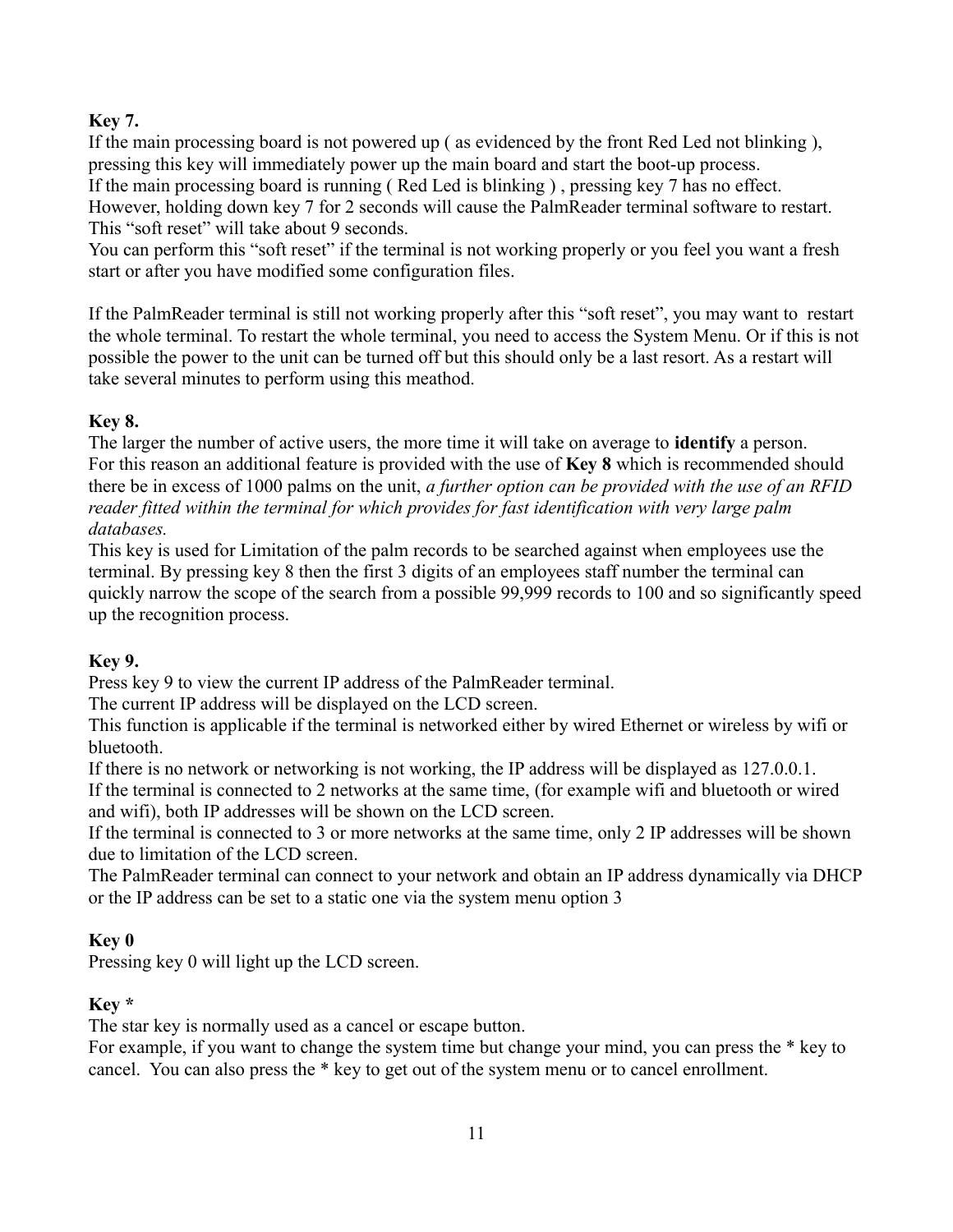The star key can also be used to access the System Menu by password.

To access the system menu by password, hold down the star key until you are prompted for the system password. Key in today's System Password (which can be obtained from your vendor) and press #.

### **Key #**

Pressing the # key will prompt you to place your Super User (SU) hand to access the System menu without any need for a password. ( Firmware v1.9.33 and Software v1.68 and above ).

In other areas the hash key is normally used as an OK button or as an ENTER button. For example, after keying in a staff number or a password, you need to press the hash key to enter it.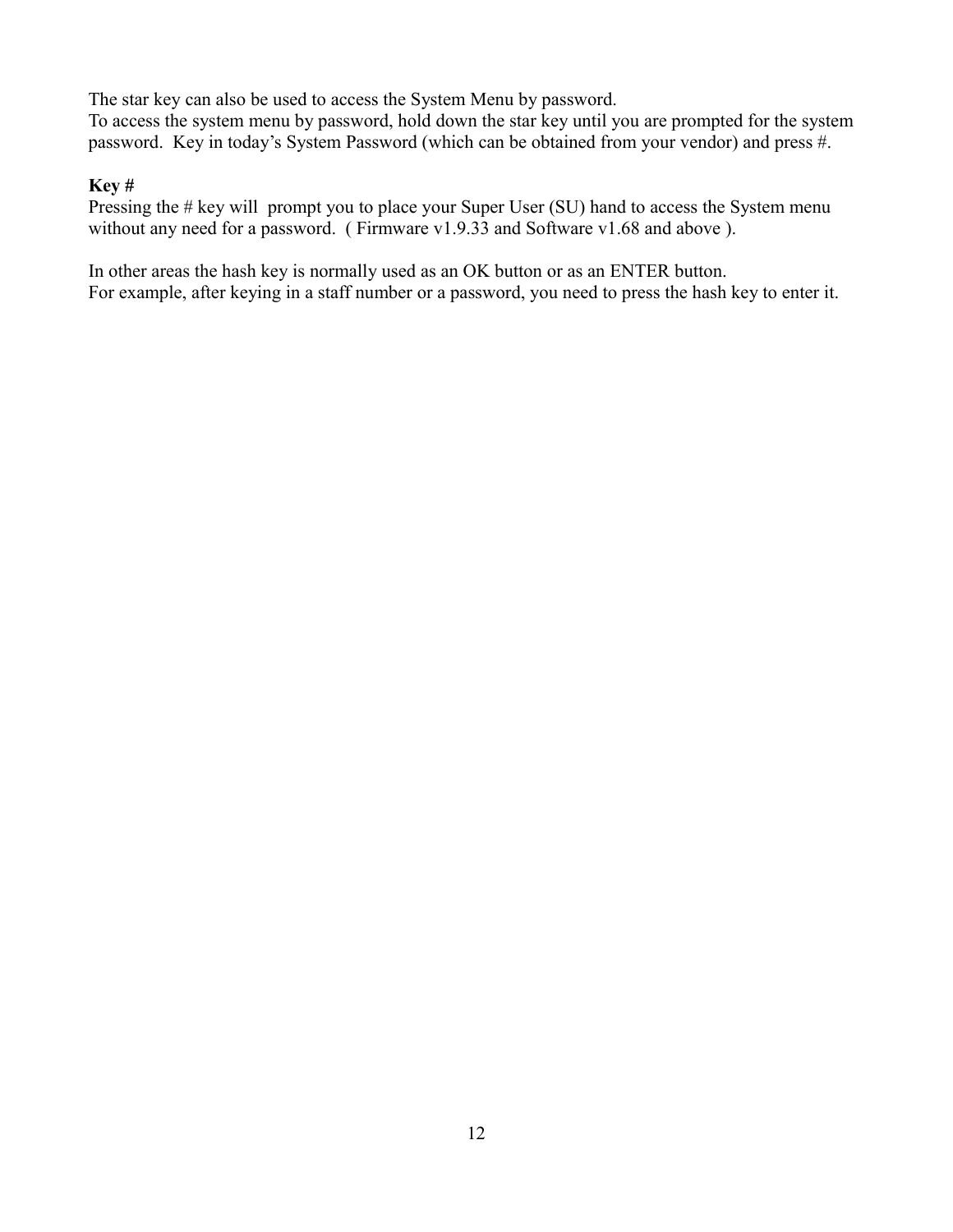# **Using The System Menu**

Once you are able to access the System Menu, it will appear on the LCD screen as follows.

**1.Enroll 2.Power 3.Net 4.Clock** 

To enroll new staff press 1. and proceed as **[Registering users and Super users on the terminal.](#page-1-0)**

To restart, start or shutdown the terminal, press 2.

 (this should not be needed during normal operations and should only be done under instruction from your vendors support team)

To set fixed or dynamic IP address for Ethernet, Wifi or Bluetooth, press 3. (this should not be needed during normal operations and should only be done under instruction from your vendors support team)

To set the current date or time, press 4.

(this should not be needed during normal operations and should only be done under instruction from your vendors support team)

Follow all instructions from both the vendors support team and on the LCD screen. To exit the Menu or any Sub Menu, press the  $*$  star key to enter any setting use the  $#$  key.